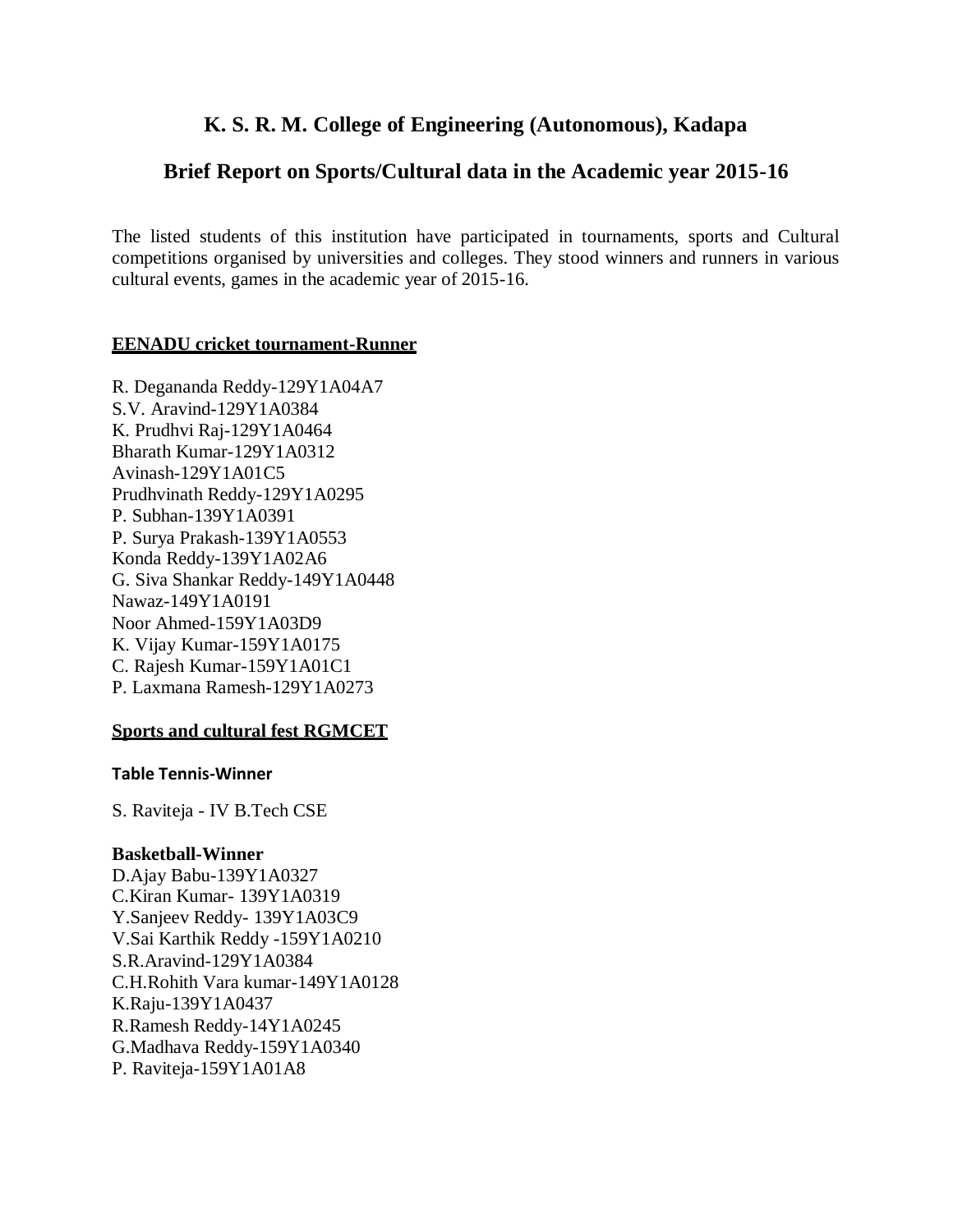#### **JNTUA,Anantapuramu,Tournament selections**

#### **Handball**

C.Kiran Kumar- 139Y1A0319 D.Ajay Babu-139Y1A0327 Y.Sanjeev Reddy- 139Y1A03C9 M.Sai Vigneshwar Reddy- 149Y1A0567 V.Sai Karthik Reddy-159Y1A0210

### **Cricket**

T.Subhan - 139Y1A0391 M.Nawaz - 149Y1A0191

#### **volleyball**

K.Akhil kumar Reddy - -129Y1A0163 S.Jagadeeswar Reddy - 129Y1A01C4 K.Charan Kumar - 139Y1A0154

#### **Athletics**

P.Bala Gopal Reddy - 129Y1A0199 C.H.Venkatesh - 129Y1A0129 K.Akhil kumar Reddy - 129Y1A0163 V.Raja Mohan Reddy - 129Y1A03A4 B.Anand - 129Y1A0317 S.Jagadeeswar Reddy - 129Y1A01C4 S.Konda Reddy - 139Y1A02A6

#### **Ball Badminton**

P.Sreenivasula Reddy- 149Y1A03B7 P.Sandeep- 129Y1A01A4 V.Anil Kumar - 149Y1A03D8

### **South zone inter university tournament**

#### **Handball**

C.Kiran Kumar- 139Y1A0319